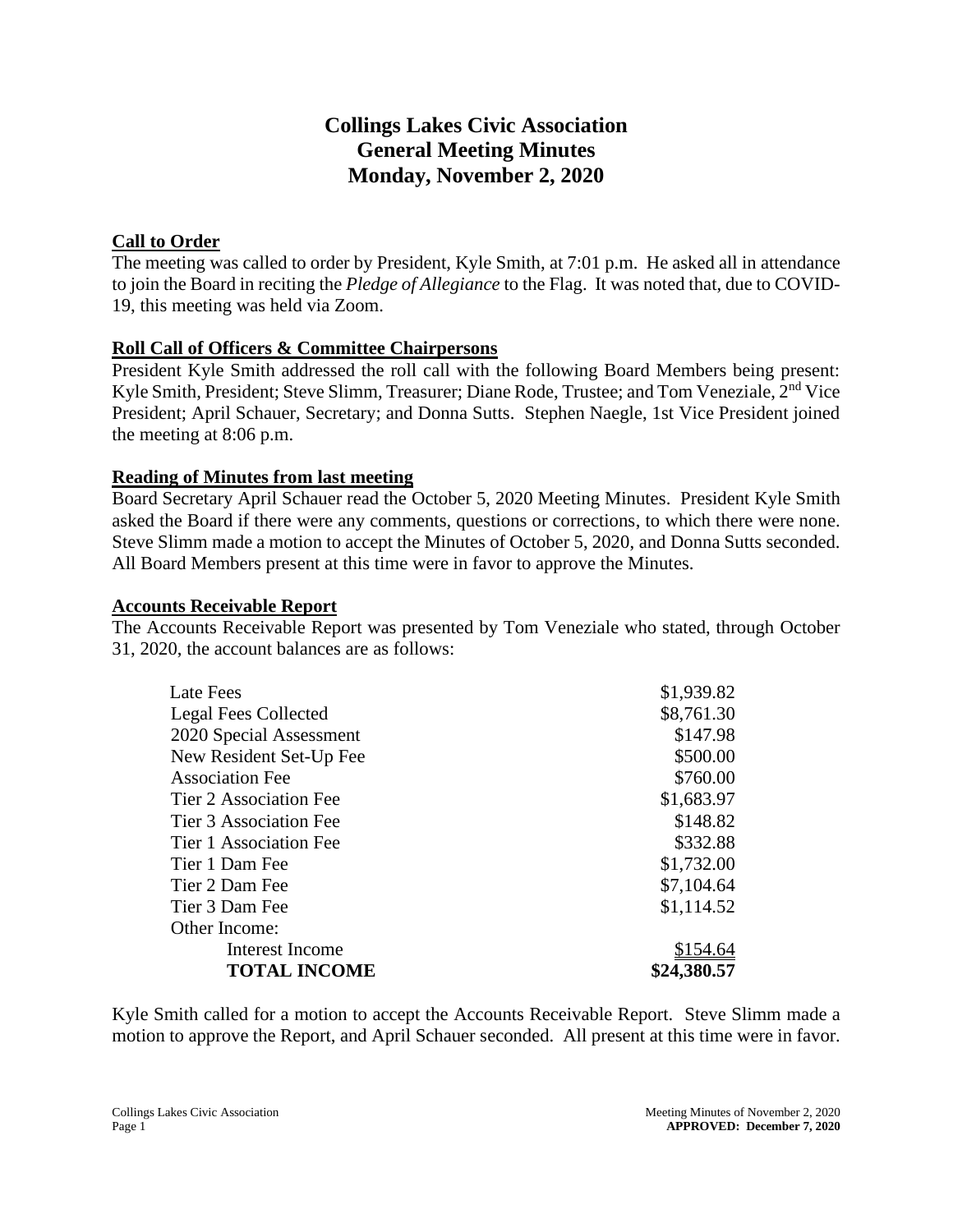#### **Treasurer's Report/ Bills for Approval**

Steve Slimm presented the Treasurer's Report through October 31, 2020. The account balances were as follows:

| \$807,317.88 |
|--------------|
| \$699,018.50 |
| \$29,519.22  |
| \$1,880.42   |
| \$76,899.74  |
|              |

Steve Slimm stated that the following bills were paid during the month of October 2020:

| Ashley D.          | \$44.37              |                                                |
|--------------------|----------------------|------------------------------------------------|
|                    |                      | Jersey Green Lawn \$1,300.00 Common area lawns |
| Care               |                      |                                                |
| Lynn Veneziale     | \$1,000.00           |                                                |
| Pennoni Associates | \$20,257.63 Engineer |                                                |
| TD Bank            | \$79.00              |                                                |
| <b>TD Bank</b>     |                      | \$20.00 Returned check fee                     |
|                    |                      |                                                |
| <b>TOTAL</b>       | \$22,701.00          |                                                |

Steve Slimm noted that no invoices were received prior to October 31, 2020 from the attorney. Kyle Smith called for a motion to accept the Treasurer's Report. April Schauer made the motion, and Diane Rode seconded. All present at this time were in favor.

#### **Dams Update**

Beth Grasso from Pennoni Associates and Steve Zeuli from RD Zeuli were present for a portion of the meeting. Beth stated that she is awaiting approval for the fish ladder; she followed previous guidelines and is hopeful that it will be approved. She stated that all other items seem to be ready to go and feels that the delays are COVID-19 related. Beth stated that DEP has been calling Fish & Wildlife twice weekly; the State is pending Federal review, and she is trying to get a one-week turnaround. However, until the permits are received, we are not authorized to start the work. Steve Zeuli stated that there is a lot of work going on in the background so once the permits are received his vendor, who already has our material, will be able to deliver it. Beth stated that Dam Safety is ready to approve the permit but can't do so until Fish & Wildlife approves it. Beth stated that the clearing was actually done before the permit was issued.

Diane Rode stated that she is aggravated because there has been no movement and feels that our community has been getting the run around with the project being delayed for over a year. If the delays are from COVID-19, most people are working from home, so she still doesn't understand the delay from the government agencies.

A question was asked about the status of the other dams. Steve Slimm stated that since the Court Order, our dams have not been inspected. Two of the dams are operational: Lake George and the topless dam. Beth stated that Class 3 dams are required to be inspected every four years.

Collings Lakes Civic Association and the Collings Lakes Civic Association Meeting Minutes of November 2, 2020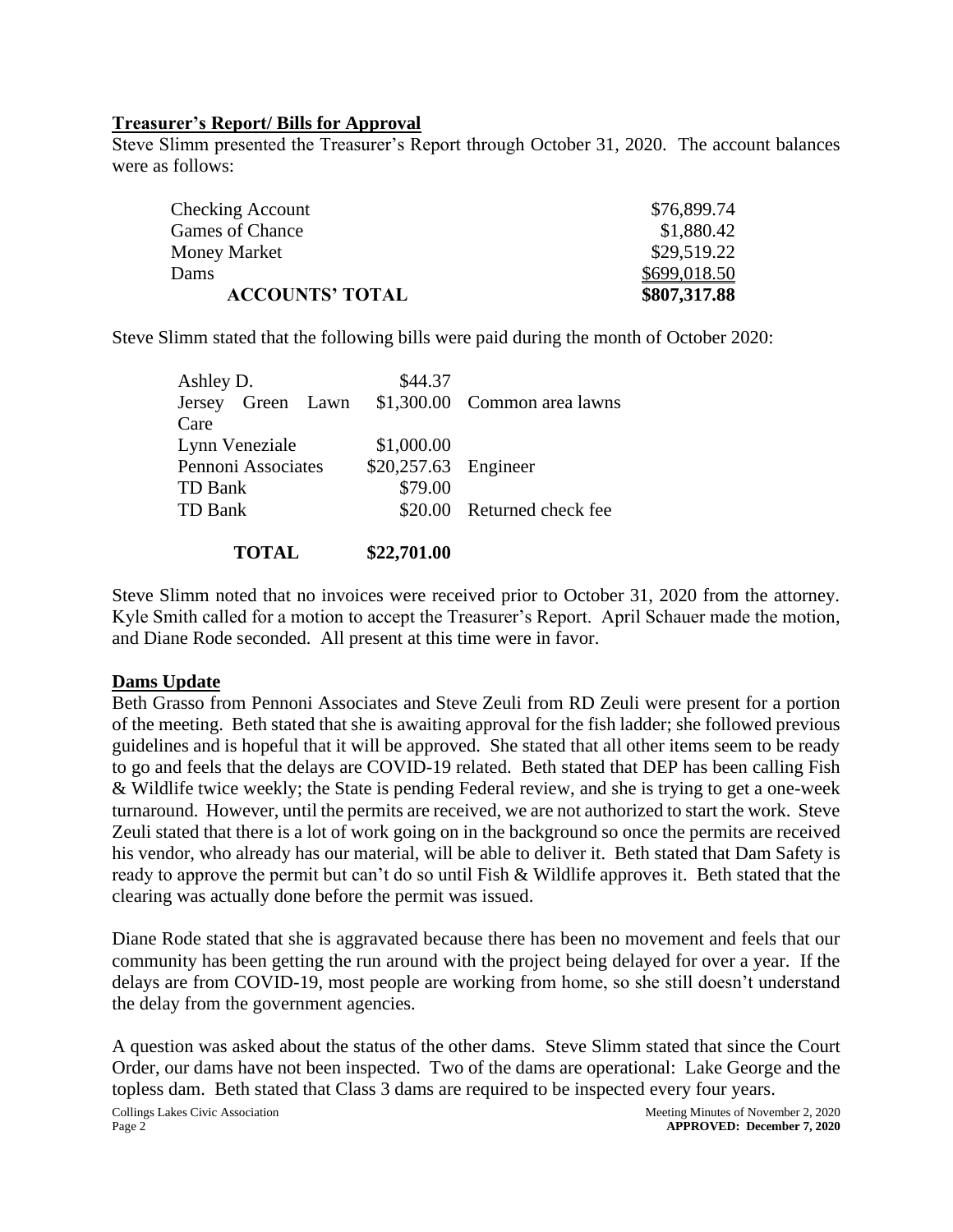# **Committee Reports**

### Dams

Committee Chair Josh Anderson stated that with recent rain, it was necessary to put the gate up and remove a board. The lake will be lowered next week. Once the repairs are made, the water levels will be restored to the lake and everyone will be able to swim and enjoy First Beach. He thanked everyone for their patience. Kyle Smith asked that Josh and Steve coordinate a time for the dams inspections.

#### Grounds

Committee Chair Ashley Diguglielmo stated that there was nothing new to report for this month; however, she said the clean-up in October was great, and she was amazed at how fast the dumpster was filled up. She hopes that in the spring, everyone will be able to enjoy the beaches. Steve Slimm stated that he noticed shards of glass, and we'll have to try to address that before the summer season.

#### Welcome Committee

Committee Chair Katherine Nodolski was not present; no report was given.

#### Fundraising

Committee Chair Diane Rode stated that she does not have an update from the Boscov's fundraiser. She did, however, have a suggestion for Christmas about a dinner box including a turkey, stuffing, etc. and raffle it off for \$5.00 per ticket. Kyle Smith questioned on how to collect the money due to COVID-19. Someone suggested using Venmo; however, Kyle was not certain if a non-profit could utilize Venmo. Kyle felt that the idea was a good one, but the logistics to implement may be tricky. Diane's concept was then suggested that a basket be made up and given to a needy family as many people are tight on funds and also unable to travel due to the COVID-19 restrictions. It was also suggested that 50/50s seem to go over well in the community and there were discussions of possibly doing one during the first quarter of 2021.

#### **President's Report**

Kyle Smith stated that Ashley Henderson, from our attorney's office, has received many ballots with regard to our pending election. He reminded everyone of the timeline: Ballots due back by November 6; there will be a Special Meeting via Zoon on November 16 where the Ballot Counting Committee will tally the ballots; and on December 7, at the December CLCA meeting, the results will be announced.

#### **Communications**

None.

#### **Old Business**

No Old Business to report.

A question was asked if the return check fee, from the Payables Report, is enough. Steve and Kyle stated that they would check with the attorney.

Collings Lakes Civic Association and the Collings Lakes Civic Association Meeting Minutes of November 2, 2020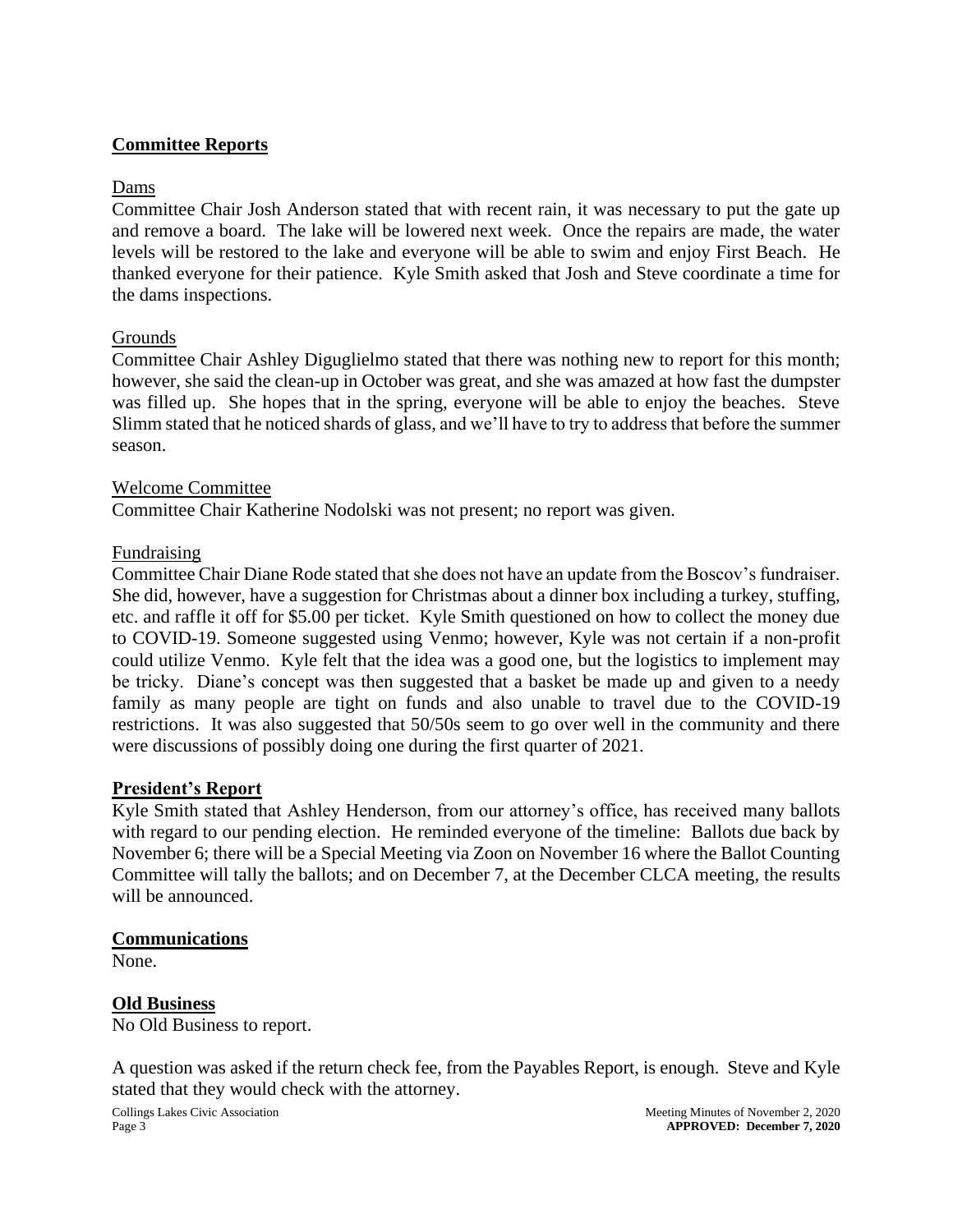#### **New Business**

#### Updated Dam Cost

The Board is in possession of the updated cost or the Braddock dam and the contract from RD Zeuli. The cost is \$881,805 which is higher than we thought. Steve Zeuli stated that there is a lot more work involved which is derived from taking the culvert out due to the water infiltration and undermining. Steve Slimm stated that the original cost had been between \$750,000 and \$760,000. Kyle Smith stated that the scope of work expanded. Steve Zeuli stated that he has shuffled work around to be ready for this project and will start as soon as the permit is received. Steve Slimm also stated that the engineering costs are up an additional \$125,000, which is due to changes in the design plan once the undermining was found, so this project will be approximately \$1.5 million when it is done. There being no further discussion, questions or comments, Kyle asked for a motion to approve the contract for RD Zeuli. Steve Slimm made the motion.

Beth Grasso stated her firm's original contract was to review Lippincott's plans then revise as appropriate to meet the updated Code and file for permits subject to DEP approval. However, the structure failed, and it could not be rehabbed which then called for a rebuild. The original dam is 70 years old. If the dam was able to be rehabbed, it would have only lasted for three to five years at a cost of approximately \$300,000. The alternative was to replace the dam with a new spillway, which will last another 75 years. This replacement will have a new spillway, meeting Dam Safety guidelines. Beth stated that she feels that Zeuli's price, which is an approximate \$200,000 increase over his original estimate, is a very good price.

It was noted that there is an approximate \$325,000 increase over the original cost, which is comprised of both engineering and construction costs. It was also noted that the engineering fee also includes inspections, as-builts, and monitoring throughout the construction process.

Steve Slimm stated that the dam total is \$998,805 and a \$100,000 deposit has been given, \$17,000 has been paid for clearing the land, which leaves a balance of \$881,805. Our funds are approximately \$150,000 shy to pay for this dam reconstruction.

There was a concern that, as no action is taking place and the fees need to go up, people are going to be frustrated because they are not seeing any work being done which then may cause people to not pay.

#### *Stephen Naegele joined the meeting at 8:06 p.m.*

Kyle quickly brought Stephen Naegele up to speed with regard to the dam status. Kyle Smith stated that Steve Slimm made a motion to proceed with the updated contract with RD Zeuli. He asked for a second. April Schauer seconded the motion. A roll call vote was taken: Steve Slimm: Yes; Stephen Naegele: Yes; Diane Rode: Yes; Tom Veneziale: Yes; April Schauer: Yes; and Donna Sutts: Yes. The vote passed unanimously. Steve Zeuli has the updated contract; Steve Slimm will deliver the next payment installment and sign the contract.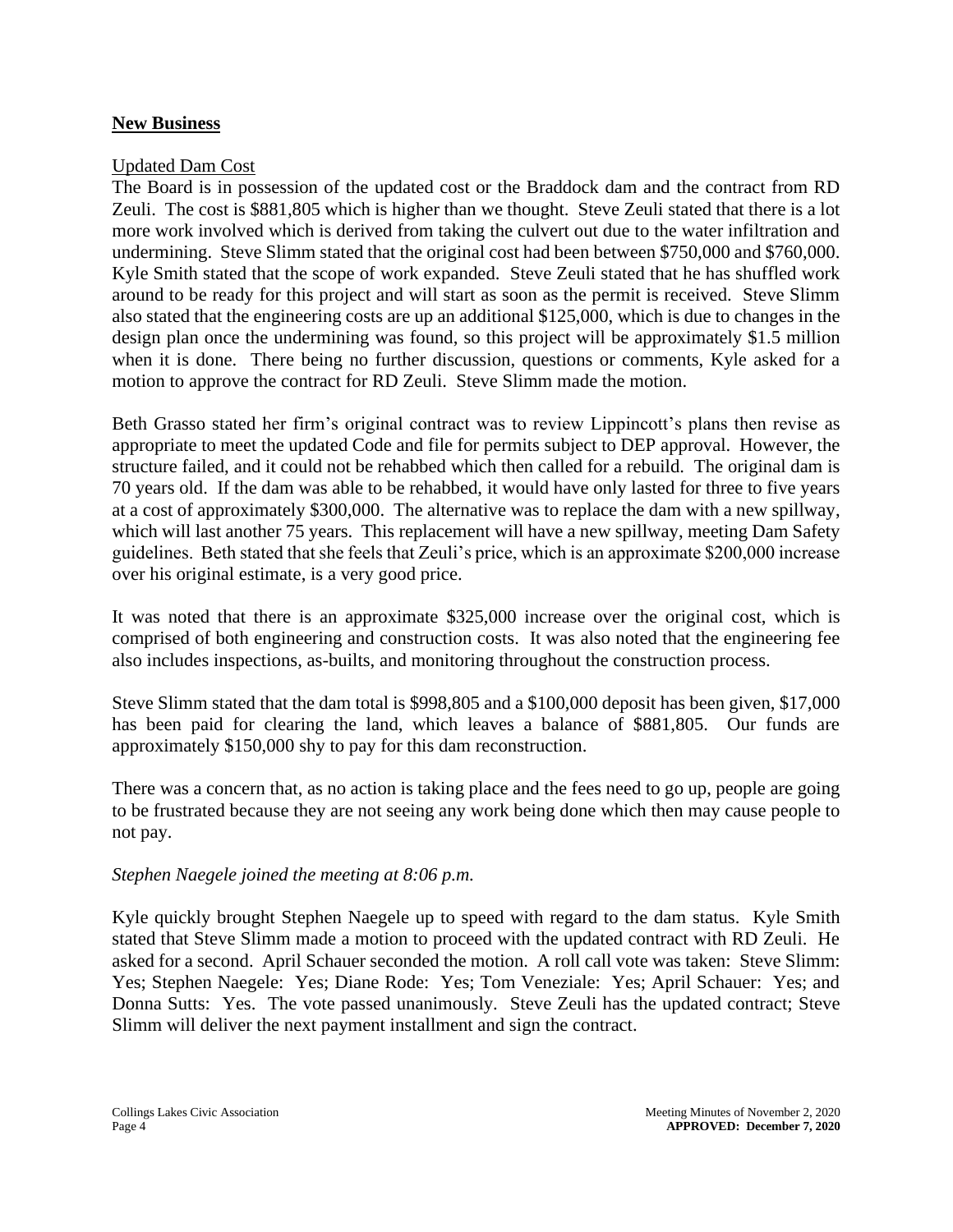#### 2021 Budget

Steve Slimm stated that there are two parts to the budget: the annual maintenance assessments and the dam assessments. Steve stated that he is not recommending any increase in the annual assessments for 2021, even with the monies being laid out for collections. However, as was just discussed with the dams, an additional \$125,000 to \$150,000 is needed above what was anticipated, so Steve is suggested a 7% increase across the board:

Tier 1 would increase \$58.31 bringing the new total to \$653.31

Tier 2 would increase \$33.81 bringing the new total to \$507.81

Tier 3 would increase \$24.78 bringing the new total to \$378.78

This would give us just approximately \$57,000, which is shy of half of what is needed. Steve said that if everyone paid under the existing amounts, the income would be approximately \$480,000, and with the 7% proposed increase, the new annual income for the dams would be approximately \$531,000.

Kyle Smith called for a motion for the 2021 annual budget. April Schauer made a motion to keep the 2021 budget the same as the 2020 budget, and Tom Veneziale seconded. A roll call vote was taken: Steve Slimm: Yes; Stephen Naegele: Yes; Diane Rode: Yes; Tom Veneziale: Yes; April Schauer: Yes; and Donna Sutts: Yes. The vote passed unanimously.

Kyle Smith then called for a motion to increase the annual dam assessment by 7%. Kyle noted that the Board does not want to take the monies collected toward the Cushman dam to pay for the Braddock dam. Tom Veneziale made a motion for the 7% increase in the dam assessment, and Steve Slimm seconded. A roll call vote was taken: Steve Slimm: Yes; Stephen Naegele: Yes; Diane Rode: Yes; Tom Veneziale: Yes; April Schauer: Yes; and Donna Sutts: Yes. The vote passed unanimously.

It was noted that the invoices will go out around December 15, 2020. Payments are due on January 1, 2021 with a 30-day grace period. The invoices will include information about payment plans for those who might need them.

#### **Trustees' Reports**

- Donna Sutts wanted to clarify that increases are stipulated in the Bylaws, and that the Board is equally upset with the need to increase the dam assessment.
- April Schauer encouraged everyone to participate in the Board's election process.
- Tom Veneziale stated that he is disgusted with all of the hold ups with the start of the work on the dams. He also stated that he would contribute money toward the basket(s).
- Diane Rode thanked everyone for participating in the Zoom meetings. She also asked that people reach out to her if they know of anyone who could benefit from the baskets. With regard to the vote, she thanked everyone for their support in the past and hopes to continue working with the Board.
- Stephen Naegele questioned if the mass Zoom notice helped with attendance? Kyle Smith stated that he is observing different people joining tonight. Stephen stated that he will continue sending these out going forward.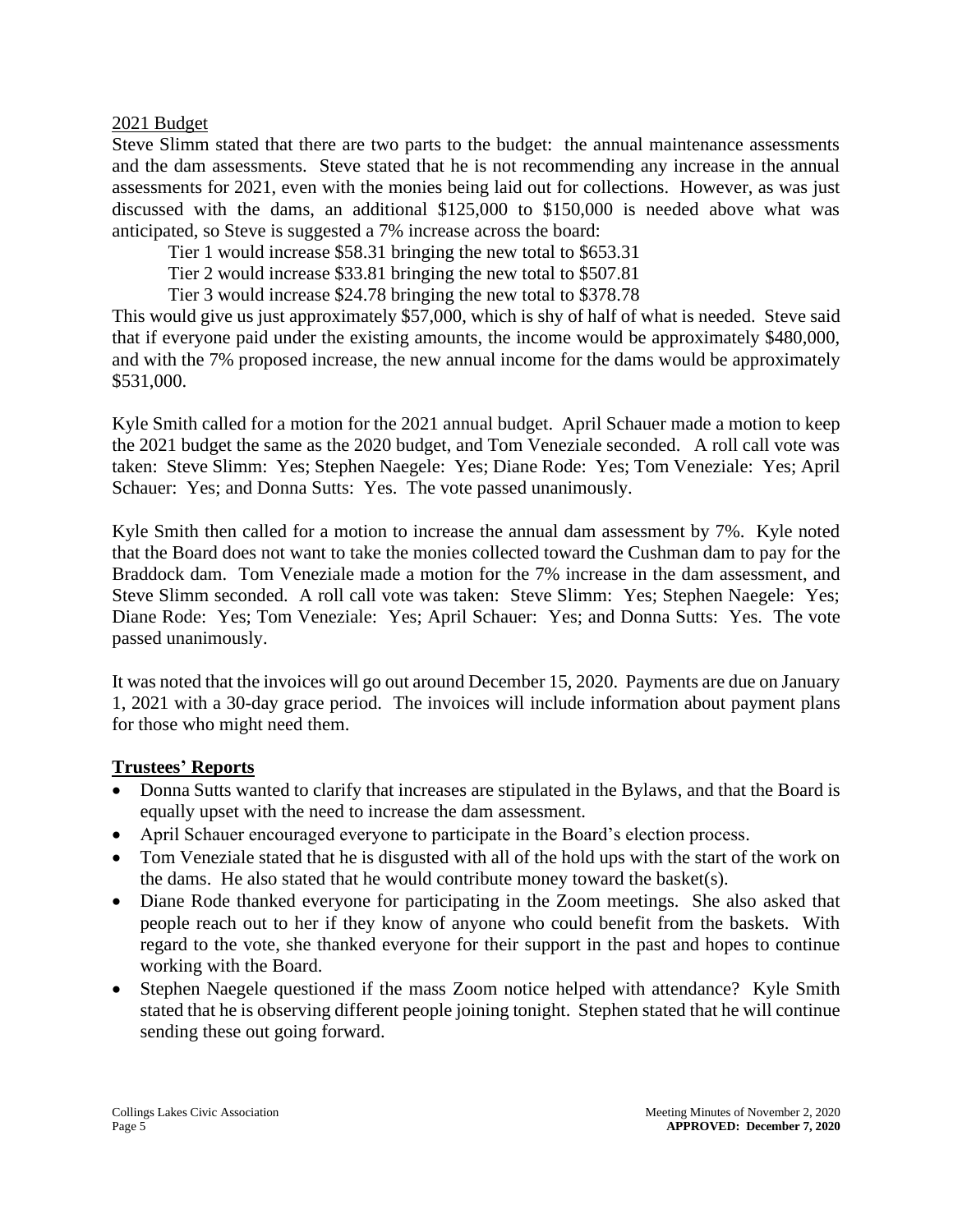• Steve Slimm reiterated that the latest bank (Elmer Bank) approached about a loan denied us but introduced him to someone else to try. Unfortunately, it is difficult because the Association has no collateral to offer to help in identifying assets.

# **Open Floor to Members Questions / Comments / Issues.**

A question was asked that when the spillway is finished if the water level will be controlled. Steve Slimm and Kyle Smith stated that a sleuth gate is being installed which will control the water levels.

A question was asked if the depth will be deep enough to create a lake for the residents to enjoy. It was answered that the previous levels will be returned.

It was suggested that a Holiday Committee be formed to create a Winter Wonderland walk through and/or a Halloween walk through where monies could be charged as a means to raise funds for the community. Kyle Smith suggested that this could be done through the Fundraising Committee; he noted that insurance may be a concern. He also stated that because it was so late in 2020 that these events be explored for 2021.

#### **Adjournment**

President Kyle Smith reminded everyone that their ballots must be submitted by November 6, 2020. He also stated that there will be a Special Meeting, via Zoom, while the Ballot Counting Committee opens and tallies the election ballots. The next monthly meeting will take place on Monday, December 7, 2020 at 7 p.m., via Zoom. There being no further business to discuss, Steve Slimm made a motion to adjourn and April Schauer seconded. All were in favor. The meeting was adjourned at 8:36 p.m.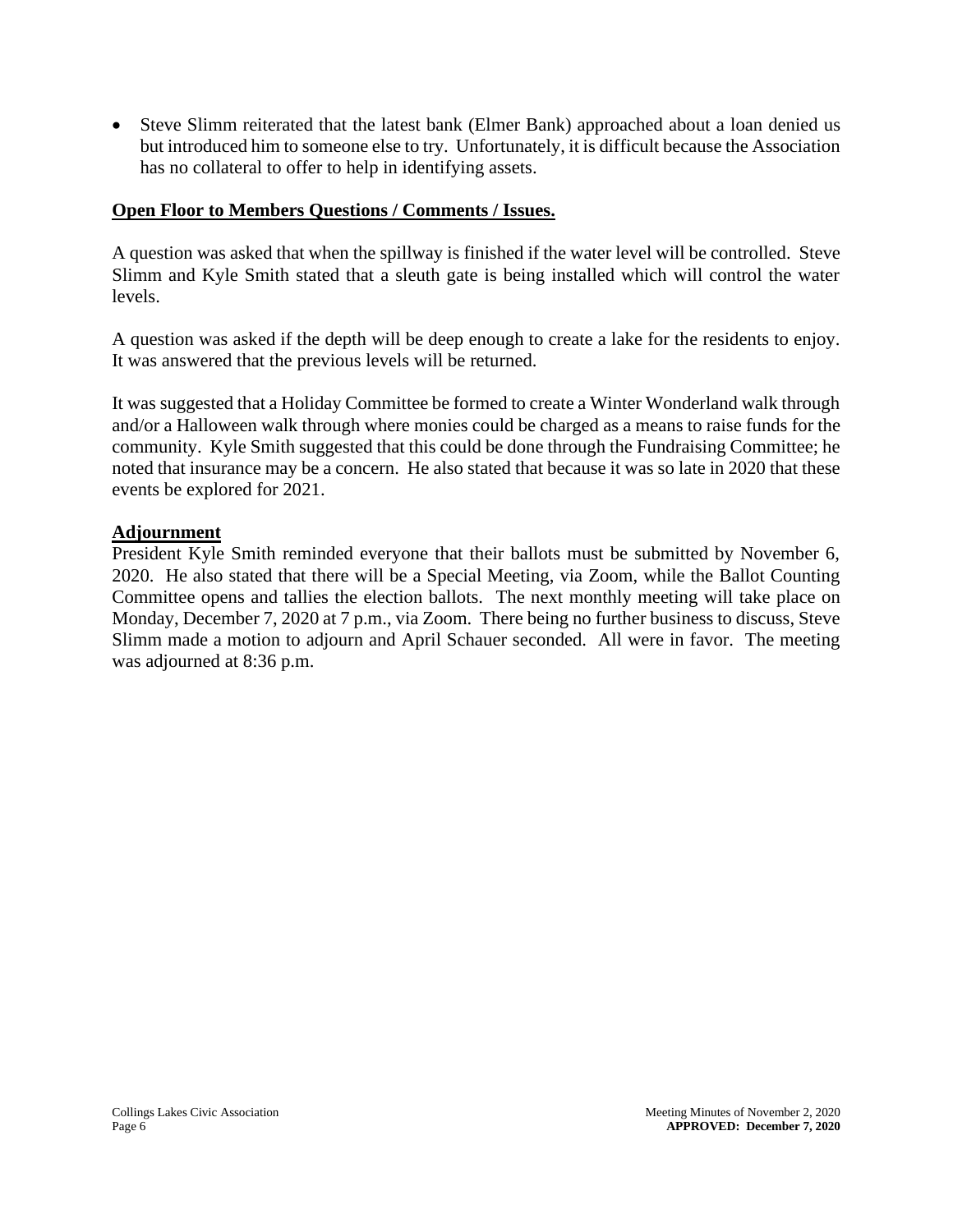| $3:24$ PM<br>11/01/20 | <b>Collings Lakes Civic Association</b><br><b>Profit &amp; Loss</b> |               |  |
|-----------------------|---------------------------------------------------------------------|---------------|--|
| <b>Cash Basis</b>     | October 2020                                                        |               |  |
|                       |                                                                     | <b>Oct 20</b> |  |
|                       | <b>Ordinary Income/Expense</b>                                      |               |  |
|                       | Income                                                              |               |  |
|                       | <b>LATE FEES</b>                                                    | 1,939.82      |  |
|                       | <b>LEGAL FEES COLLECTED</b>                                         | 8,761.30      |  |
|                       | 2020 SPECIAL ASSESSMENT                                             | 147.98        |  |
|                       | <b>NEW RESIDENT SET UP FEE</b>                                      | 500.00        |  |
|                       | <b>ASSOCIATION FEE</b>                                              | 760.00        |  |
|                       | <b>TIER 2 ASSOCIATION FEE</b>                                       | 1,683.97      |  |
|                       | <b>TIER 3 ASSOCIATION FEE</b>                                       | 148.82        |  |
|                       | <b>TIER 1 ASSOCIATION FEE</b>                                       | 332.88        |  |
|                       | <b>TIER 1 DAM FEE</b>                                               | 1,732.00      |  |
|                       | <b>TIER 2 DAM FEE</b>                                               | 7,104.64      |  |
|                       | <b>TIER 3 DAM FEE</b>                                               | 1,114.52      |  |
|                       | <b>OTHER INCOME</b>                                                 |               |  |
|                       | <b>INTEREST INCOME</b>                                              | 154.64        |  |
|                       | <b>Total OTHER INCOME</b>                                           | 154.64        |  |
|                       | <b>Total Income</b>                                                 | 24,380.57     |  |
|                       | <b>Net Ordinary Income</b>                                          | 24,380.57     |  |
|                       | <b>Net Income</b>                                                   | 24,380.57     |  |